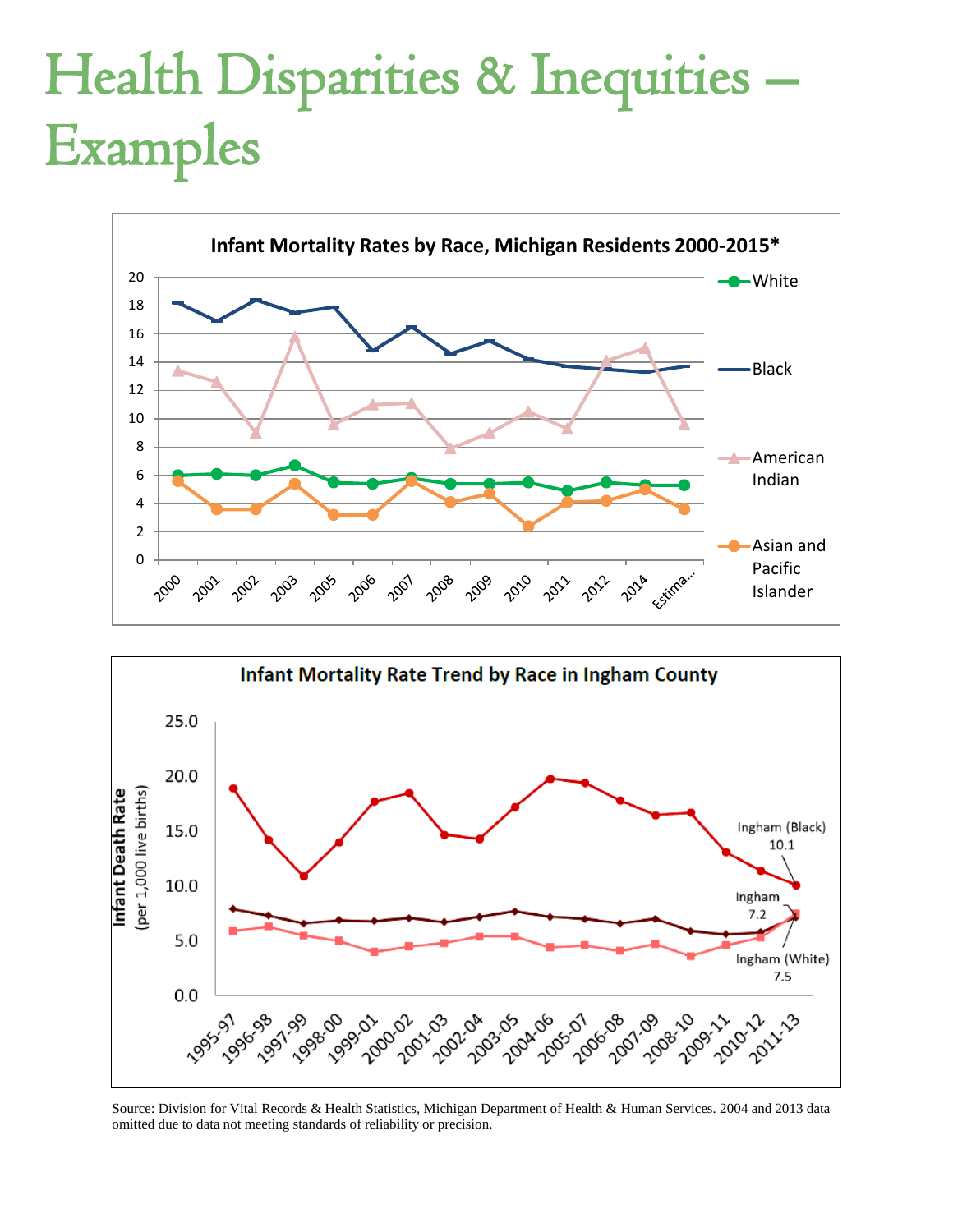### **Prevalence of diabetes among adults in Ingham County**

2006, 2008-2010, and 2011-2013 Capital Area Behavioral Risk Factor & Social Capital Survey



## **Prevalence of diabetes among adults in Ingham County**

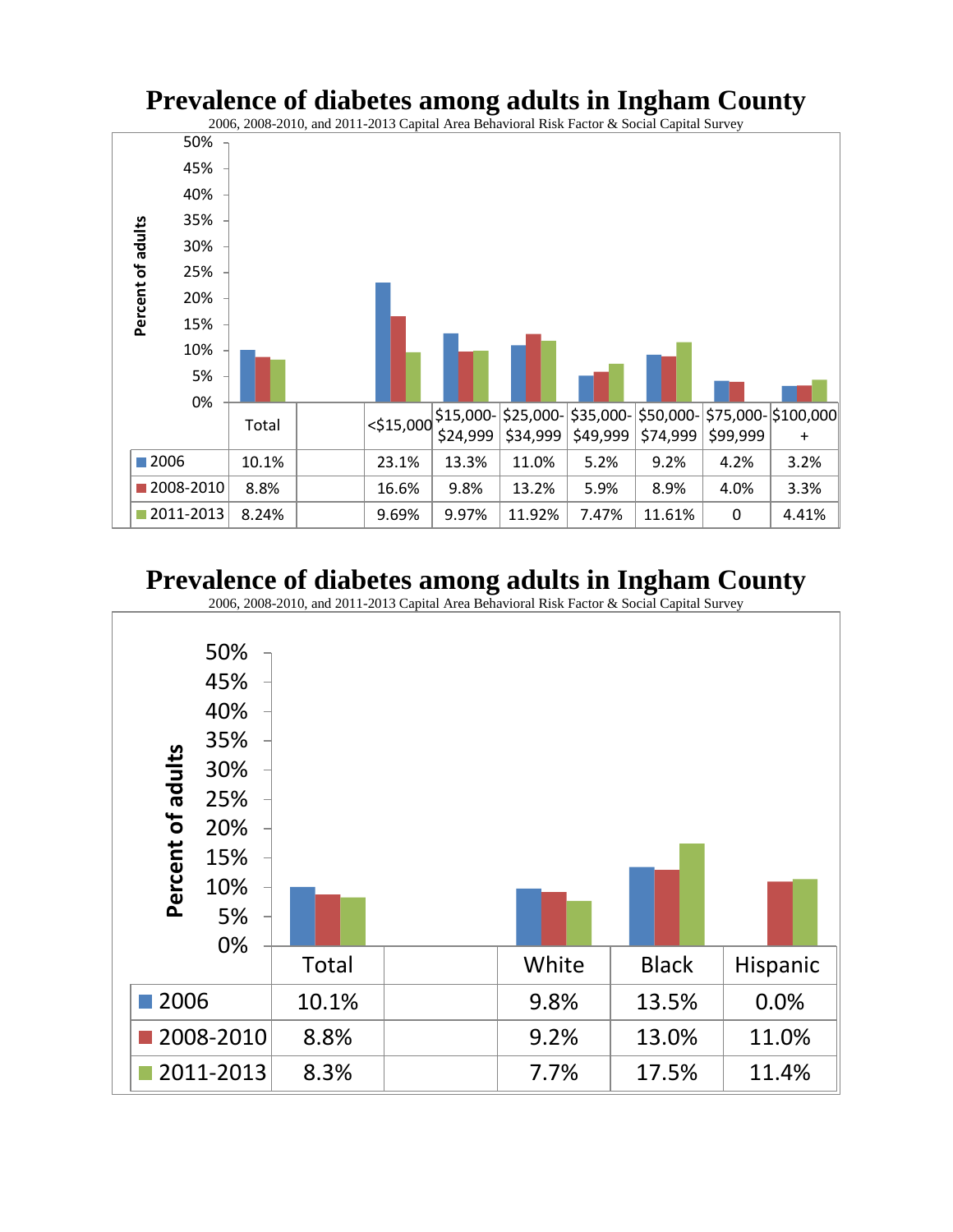

# Access to Care and Utilization of Services in the U.S., by **Sexual Orientation, 2013**

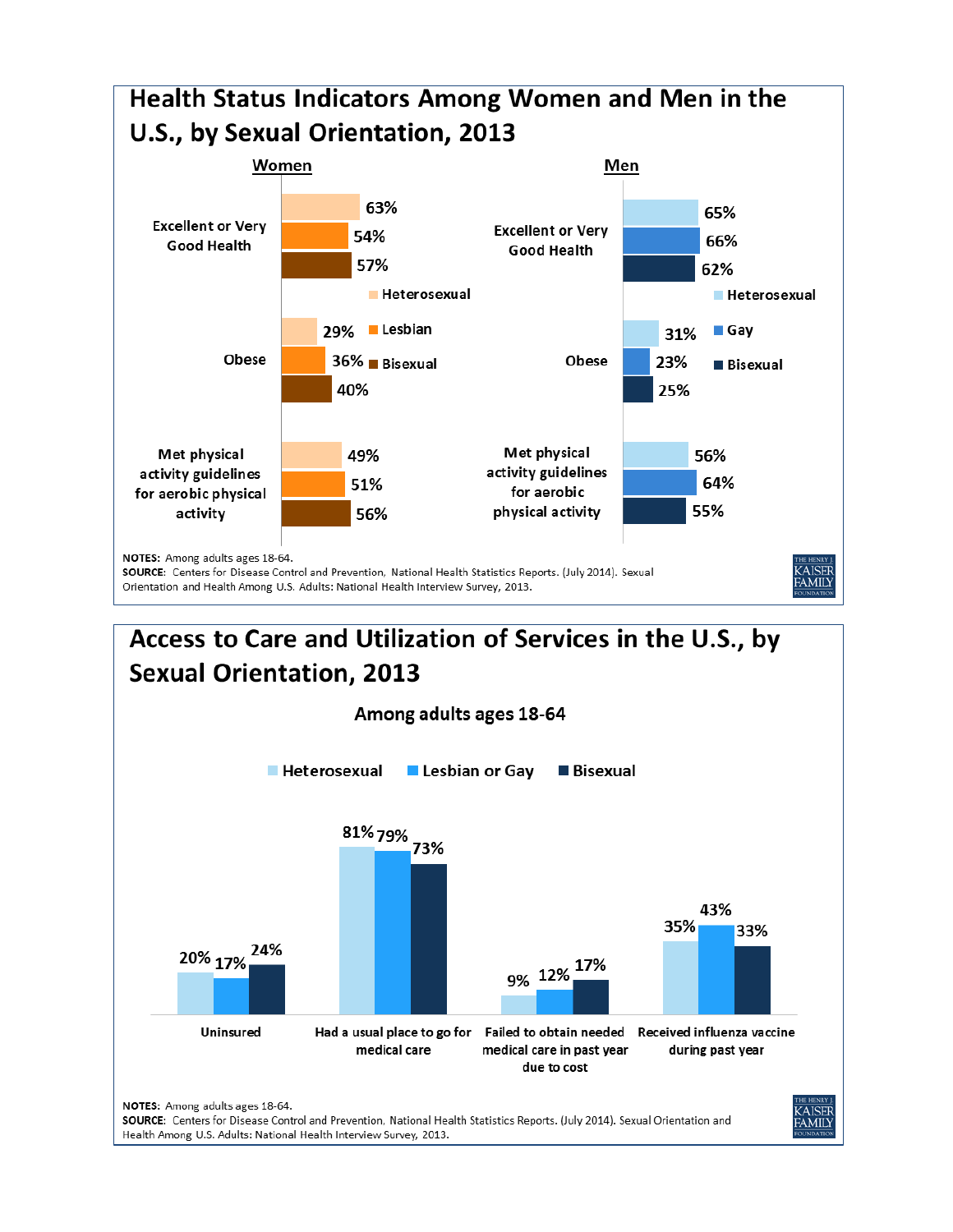



US Census Bureau: American Community Survey 2009-2014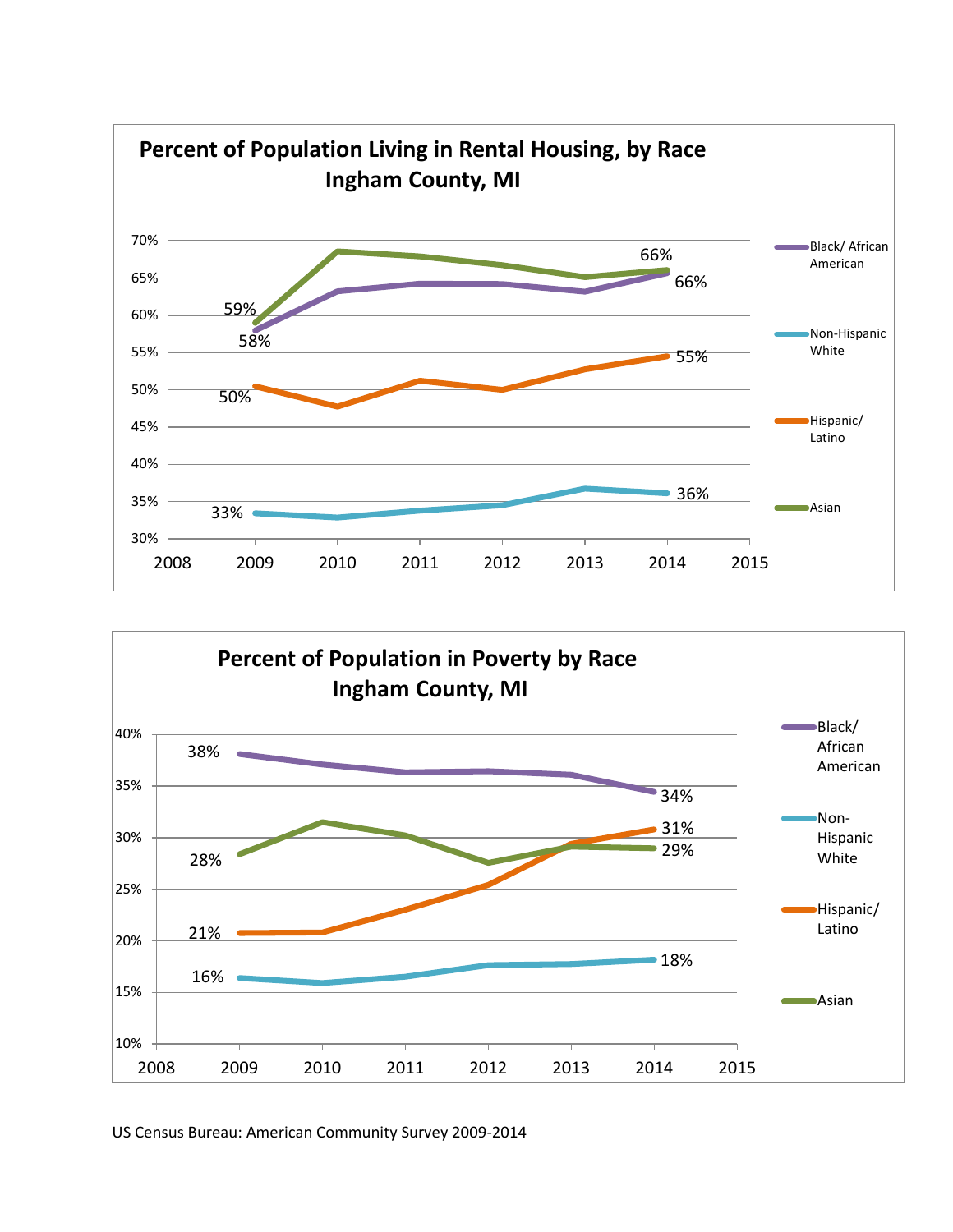### **Employers' Replies to "Racial Names" + Impact of Neighborhood Perception (Chicago and Boston, 2001-02)**

- For resumes of equal quality, white-sounding names got a call-back for every 10 resumes sent out; black-sounding names got a call back for every 15 resumes sent out
- A white-sounding name yielded as many call backs as eight additional years of work experience
- Whites with higher quality resumes received 30% more callbacks than whites with lower quality resumes. The positive impact of a better resume for those with African-American names was smaller
- Callback rates rose equally across races when the resume listed a resume from a neighborhood considered to be any of these:
- a) wealthier b) more-educated c) more-"white"
- Employers located in more racially integrated locations were less-likely to discriminate

Source[: http://www.nber.org/digest/sep03/w9873.html](http://www.nber.org/digest/sep03/w9873.html)

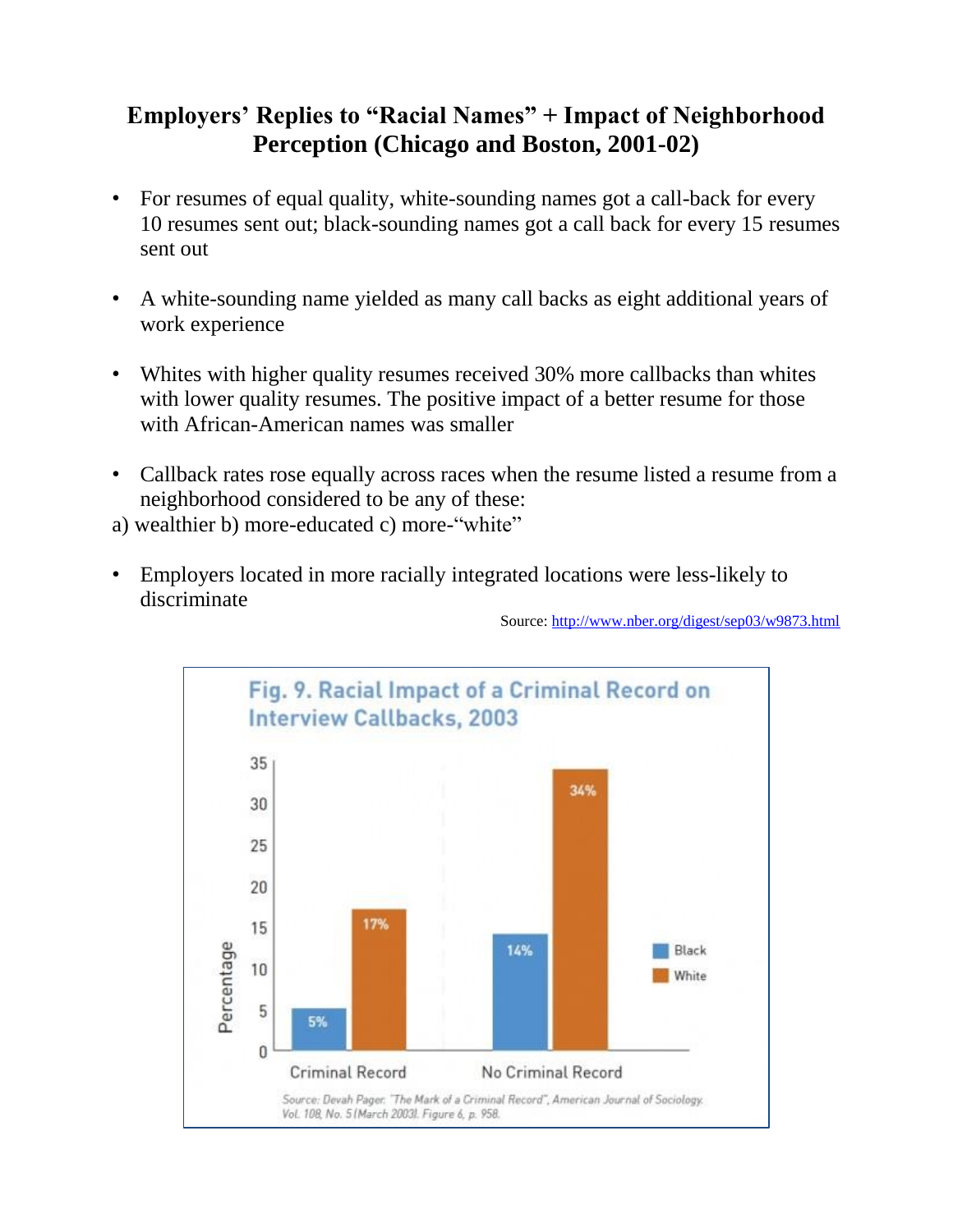



\* U.S. Department of Justice, Bureau of Justice Statistics, Correctional Populations in the United States, 2010.